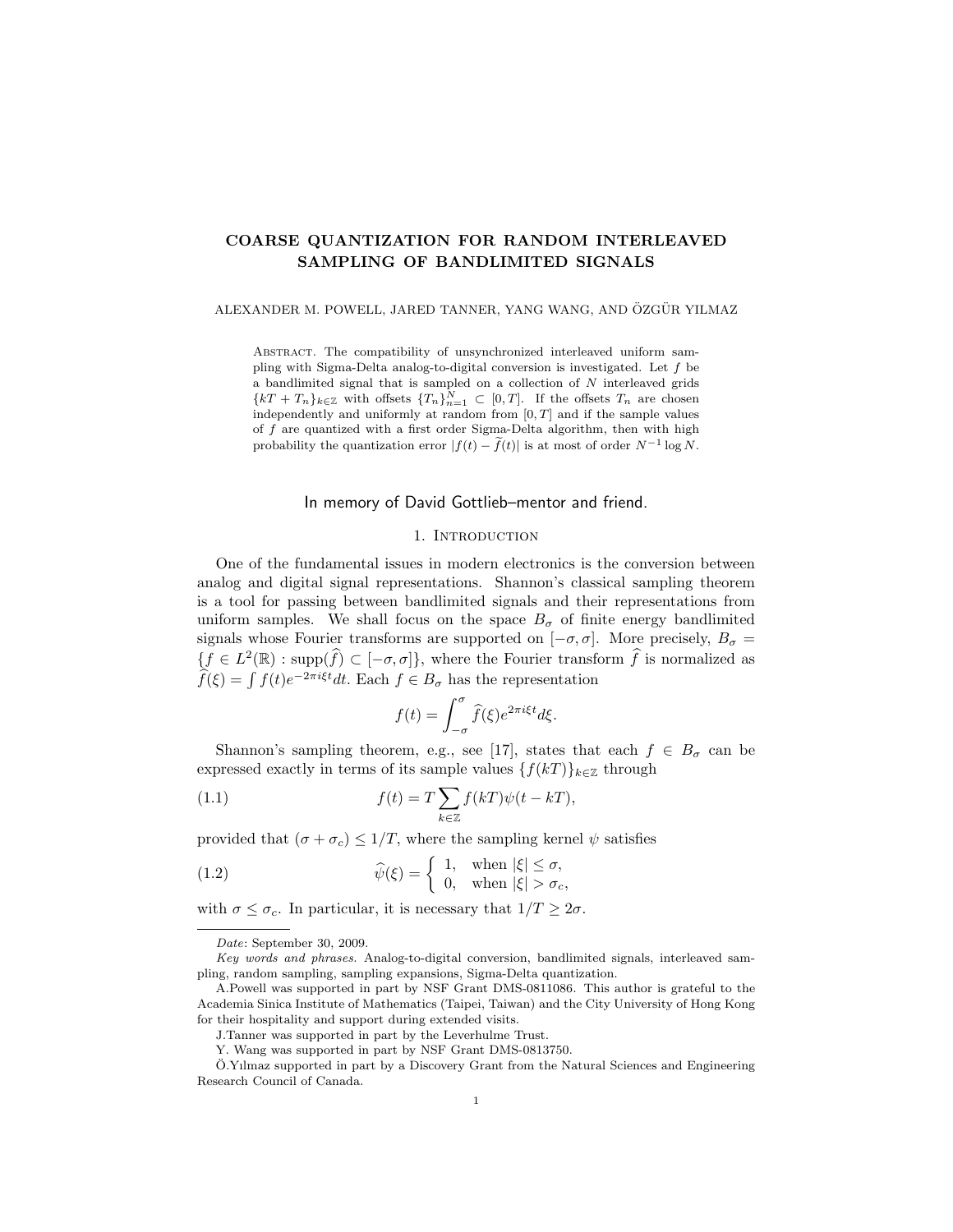When the sampling rate  $1/T$  is strictly greater than the Nyquist rate  $2\sigma$ , i.e.,  $1/T > 2\sigma$ , it is possible to take  $\sigma_c > \sigma$  in (1.2) and to select  $\hat{\psi}$  to be smooth. This is an essential property for the usefulness of Shannon's sampling theorem in applications since in practice only a finite number of samples  $f(kT)$  are available for the reconstruction of  $f(t)$ . As a result, the sum in (1.1) must be truncated and  $f(t)$  is only approximately recovered. If  $\psi$  is selected to be sufficiently smooth, e.g., at least twice continuously differentiable, then  $\psi(t)$  will decay at least as rapidly as  $|t|^{-2}$ , and (1.1) can be truncated to a finite sum while still recovering accurate approximations of  $f(t)$  in the sampled region, e.g., see [13]. Examples of practical kernels  $\hat{\psi}$  are plentiful, see [6, 10, 8, 11]; they range from the classical raised cosine to infinitely differentiable Gevrey- $\alpha$  filters [13]. In each case,  $\hat{\psi}(\xi)$  is defined by selecting a function  $\rho(\xi)$  and letting

(1.3) 
$$
\widehat{\psi}_{\rho}(|\xi|) = \rho \left( \frac{|\xi| - \sigma}{\sigma_c - \sigma} \right) \quad \text{for} \quad \sigma \leq |\xi| \leq \sigma_c.
$$

For the results presented here the classical raised-cosine defined by

(1.4) 
$$
\rho_{rc}(\xi) = \frac{1}{2}(1 + \cos(\pi \xi)).
$$

yields sufficient localization, and we may for simplicity restrict our attention to the associated sampling kernel  $\psi = \psi_{\rho_{rc}}$ .

A practical limitation in the direct application of Shannon's sampling theorem is the increasingly high sampling rates that are necessary for ultra-wideband transmissions. The high rate analog-to-digital converters (ADCs) needed for such applications pose serious challenges such as decreased accuracy and increased cost. A naive solution for synthetically increasing the sampling rate is to interleave multiple analog-to-digital converters, each of which has a sampling rate  $1/T$  that lies below the Nyquist rate. Interleaving  $N$  such ADCs to a uniform mesh gives a faster effective sampling rate of  $N/T$ . Unfortunately this naive approach is not easy to implement, especially for large  $N$ , due to the difficulty in synchronizing (and maintaining synchronization of) the interleaved ADCs [15]. This obstacle can be overcome by a suitable modification of Shannon's sampling theorem to allow for unsynchronized uniform interleaving, often called uniform interleaving [13, 14], e.g., see Theorem 2.2.

Overview and main results. The main contribution of this article is to give an analysis of the compatibility of uniform interleaved sampling with coarse quantization. We focus on coarse quantization given by Sigma-Delta  $(\Sigma \Delta)$  algorithms, and consider an unsynchronized sampling geometry with randomly interleaved sampling grids. It is desirable to use  $\Sigma\Delta$  schemes in this setting because of their superior robustness properties:  $\Sigma\Delta$  methods can be implemented using imperfect circuit elements without compromising the accuracy of the recovered approximation.

Our main result may be summarized as follows. Suppose that the bandlimited signal  $f \in B_{\sigma}$  is sampled on an interleaved collection of N uniform grids  ${kT + T_n}_{k \in \mathbb{Z}}$  with offsets  ${T_n}_{n=1}^N$  that are chosen independently and uniformly at random from  $[0, T]$ . If the samples of f are quantized with a first order Sigma-Delta analog-to-digital converter then with quantifiably high probability the overall quantization error  $||f - \tilde{f}||_{L^{\infty}(\mathbb{R})}$  is at most of order  $N^{-1} \log N$ . This is within a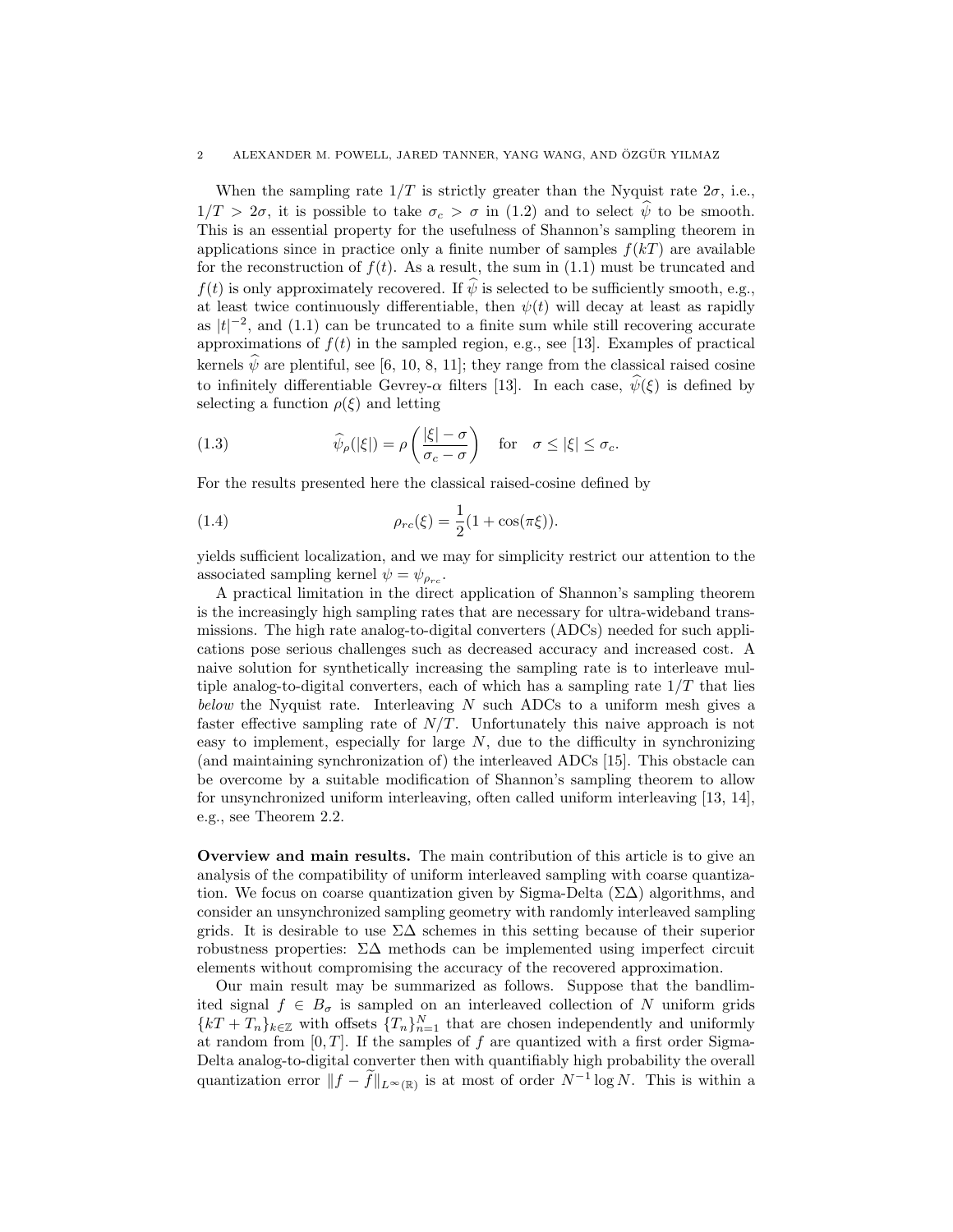logarithmic factor of the rate achieved with traditional uniform sampling. A precise statement of this main result is given in Theorem 4.2.

The remainder of the paper is organized as follows. Section 2 reviews unsynchronized uniform interleaved sampling of bandlimited signals. Section 3 focuses on the special case of randomly interleaved sampling, and derives size and variation estimates associated with the sampling kernels in this setting. Section 4.1 provides basic background on Sigma-Delta ( $\Sigma\Delta$ ) quantizers and derives general error bounds in the setting of unsynchronized uniform interleaved sampling. Section 4.2 contains our main result, Theorem 4.2, which proves error bounds for Sigma-Delta quantization of randomly interleaved uniform sampling. Numerical examples are given in Section 5.

#### 2. Uniform interleaved sampling of bandlimited signals

Similar to Shannon's sampling theorem (1.1) for uniform samples, a bandlimited function  $f \in B_{\sigma}$  can also be expressed in terms of its uniform interleaved samples, i.e., samples on a union of shifted lattices. Each  $f \in B_{\sigma}$  can be represented in terms of the interleaved uniform samples  $\{f(kT + T_n) : k \in \mathbb{Z}, n = 1, \ldots N\}$ , where  ${T_n}_{n=1}^N \subset \mathbb{R}$ , through

$$
f(t) = T \sum_{k \in \mathbb{Z}} \sum_{n=1}^{N} f(kT + T_n) \psi_n(t - kT - T_n),
$$

provided that

- the sampling grids  $\{kT + T_n\}_{k\in\mathbb{Z}}$  are disjoint for different  $n = 1, 2, \cdots, N$ ,
- the effective sampling rate  $N/T$  is greater than the Nyquist rate  $2\sigma$ ,
- the sampling kernels  $\{\psi_n\}_{n=1}^N$  are appropriately constructed.

See [13] for further details. In the case where  $N$  is appropriately large, it is possible to select each  $\psi_n$  to differ only by a constant multiple  $c_n$  from a standard sampling kernel  $\psi$  that satisfies (1.2), i.e., we may take  $\psi_n = c_n \psi$ .

We shall make use of the following standard result which is essentially a version of the Poisson summation formula. We include a proof for the sake of completeness.

**Lemma 2.1.** If  $\varphi \in B_{\sigma}$  and  $\lambda > 0$  then

(2.1) 
$$
\sum_{k\in\mathbb{Z}} \varphi(k/\lambda) e^{-2\pi i \xi k/\lambda} = \lambda \sum_{n\in\mathbb{Z}} \widehat{\varphi}(\xi+n\lambda).
$$

The left sum in (2.1) converges unconditionally in  $L^2_{loc}(\mathbb{R})$ . The right sum in (2.1) locally involves only finitely many indices.

*Proof.* Since both sides of (2.1) are  $\lambda$  periodic, it suffices to verify that equality holds when both sides of  $(2.1)$  are restricted to  $[0, \lambda]$ . Let

(2.2) 
$$
s(\xi) = \chi_{[0,\lambda]}(\xi) \sum_{n \in \mathbb{Z}} \widehat{\varphi}(\xi + n\lambda).
$$

Since  $\hat{\varphi} \in L^2(\mathbb{R})$  is compactly supported on  $[-\sigma, \sigma]$ , the sum defining s is only taken<br>over finitely many indices. Hence  $\varepsilon \in L^2[0, \lambda]$ over finitely many indices. Hence  $s \in L^2[0, \lambda]$ .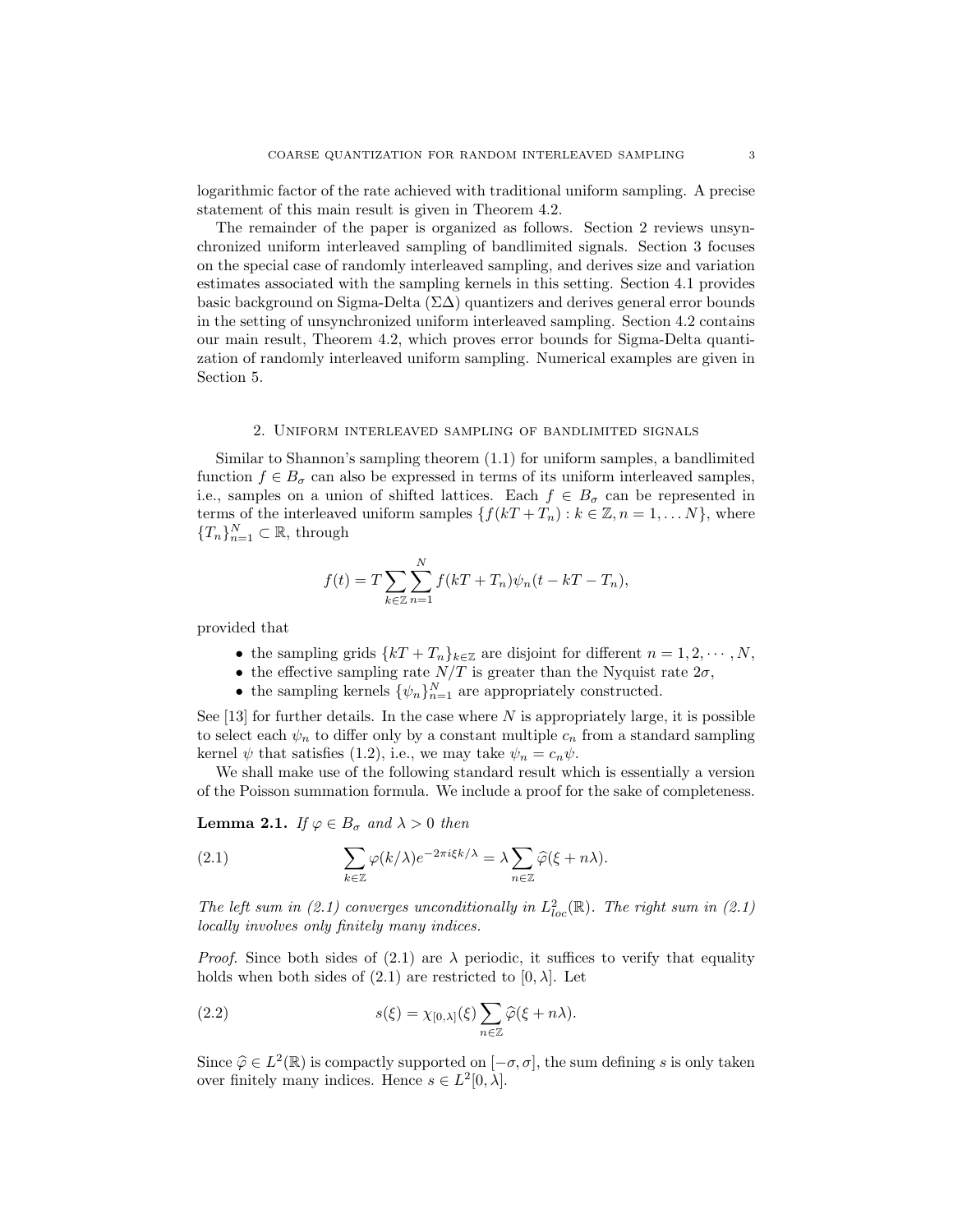Let  $m_1$  be the largest integer such that  $-\sigma - m_1 \lambda \leq \lambda$ , and let  $m_2$  be the smallest integer such that  $\sigma - m_2 \lambda \geq 0$ . Using the support properties of  $\hat{\varphi}$  we have that

$$
\int_0^\lambda s(\xi)e^{2\pi ik\xi/\lambda}d\xi = \sum_{n=m_1}^{m_2} \int_0^\lambda \widehat{\varphi}(\xi+n\lambda)e^{2\pi ik\xi/\lambda}d\xi = \sum_{n=m_1}^{m_2} \int_{n\lambda}^{(n+1)\lambda} \widehat{\varphi}(\xi)e^{2\pi ik\xi/\lambda}d\xi
$$

$$
= \int_{m_1\lambda}^{(m_2+1)\lambda} \widehat{\varphi}(\xi)e^{2\pi ik\xi/\lambda}d\xi = \int_{-\sigma}^{\sigma} \widehat{\varphi}(\xi)e^{2\pi ik\xi/\lambda}d\xi = \varphi(k/\lambda).
$$

Thus s has the Fourier series representation

$$
s(\xi) = \frac{1}{\lambda} \sum_{k \in \mathbb{Z}} \varphi(k/\lambda) e^{-2\pi i k \xi/\lambda},
$$

which converges unconditionally in  $L^2[0, \lambda]$ . This completes the proof.

**Theorem 2.2.** Suppose that  $f \in B_{\sigma}$  is sampled on the set

$$
\{kT + T_n : k \in \mathbb{Z}, 1 \le n \le N\},\
$$

where  $0 \leq T_1 < T_2 < \cdots < T_N < T$ . Let  $\psi$  be a sampling kernel that satisfies (1.2) with associated bandwidth constant  $\sigma_c \geq \sigma$ . Let  $m = \lfloor T(\sigma + \sigma_c) \rfloor$  and assume that the number of interleaved grids satisfies  $N \geq 2m + 1$ .

Let the vector  $c = [c_1, \dots, c_N]^T$  be chosen as any solution to  $Ac = e$ , where the  $(2m + 1) \times N$  matrix A is defined by

$$
(2.3) \qquad \forall \ 1 \le j \le 2m+1 \quad and \ 1 \le k \le N, \quad A_{j,k} = e^{-2\pi i (j-m-1)T_k/T},
$$

and where the  $(2m + 1) \times 1$  vector  $e = [e(1), \dots, e(2m + 1)]^T$  is defined by  $e(n) =$  $\delta_{n,(m+1)}$ . The Kronecker  $\delta_{j,k}$  is defined to equal one when  $j = k$ , and zero otherwise. Then the following sampling formula holds

(2.4) 
$$
f(t) = T \sum_{k \in \mathbb{Z}} \sum_{n=1}^{N} f(kT + T_n) c_n \psi(t - kT - T_n),
$$

with unconditional convergence in both  $L^2(\mathbb{R})$  and  $L^{\infty}(\mathbb{R})$ .

Proof. Define

$$
f_n(t) = Tc_n \sum_{k \in \mathbb{Z}} f(kT + T_n)\psi(t - kT - T_n),
$$

and note that  $f_n \in L^2(\mathbb{R})$ . The Fourier transform of  $f_n$  is given by

(2.5) 
$$
\widehat{f_n}(\xi) = T c_n \widehat{\psi}(\xi) e^{-2\pi i T_n \xi} \sum_{k \in \mathbb{Z}} f(kT + T_n) e^{-2\pi i kT \xi}.
$$

Note that  $f_n \in L^2(\mathbb{R})$  and  $\widehat{f_n}$  is supported on  $[-\sigma_c, \sigma_c]$ , because  $\{f(kT + T_n)\}_{k \in \mathbb{Z}} \in$  $\ell^2$  for every  $T_n$  and  $\widehat{\psi}(\xi)$  is constructed to be compactly supported on  $[-\sigma_c, \sigma_c]$ .

Applying Lemma 2.1 to (2.5) with  $\varphi(t) = f(t + T_n)$  and  $\lambda = 1/T$  gives

(2.6) 
$$
\widehat{f_n}(\xi) = \widehat{\psi}(\xi)c_n \sum_{k \in \mathbb{Z}} e^{-2\pi i k T_n/T} \widehat{f}(\xi + k/T),
$$

with equality in  $L^2(\mathbb{R})$ . Note that the sum is a finite sum since  $f \in B_{\sigma}$ .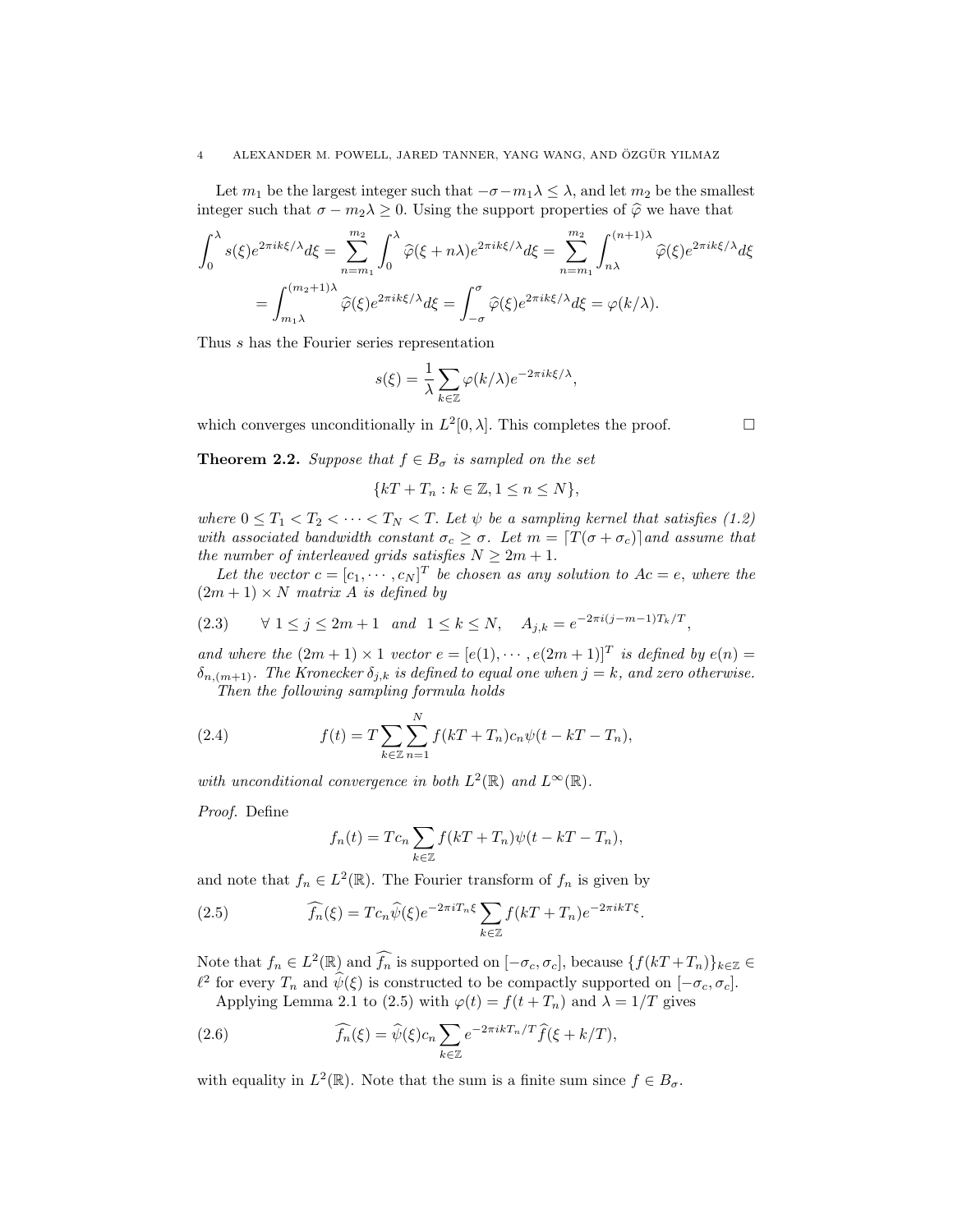For (2.4) to hold we require  $f = \sum_{n=1}^{N} f_n$ , or equivalently  $\hat{f} = \sum_{n=1}^{N} \hat{f}_n$ . By  $(2.6)$  we have

(2.7) 
$$
\sum_{n=1}^{N} \widehat{f_n}(\xi) = \widehat{\psi}(\xi) \sum_{k \in \mathbb{Z}} \widehat{f}(\xi + k/T) \sum_{n=1}^{N} c_n e^{-2\pi i k T_n/T}.
$$

Note that a circular shift of the rows of A results in a Vandermonde matrix, and consequently A has full rank if  $0 \leq T_1 < T_2 < \cdots < T_N < T$ . Thus by the definition of c as a solution to  $Ac = e$  we have that

(2.8) 
$$
\forall |k| \leq m, \quad \sum_{n=1}^{N} c_n e^{-2\pi i k T_n/T} = \delta_{k,0}.
$$

Also, by the definition of m, and since  $\text{supp}(\widehat{\psi}) \subset [-\sigma_c, \sigma_c]$  and  $\text{supp}(\widehat{f}) \subset [-\sigma, \sigma]$ , we have that

(2.9) 
$$
\forall |k| > m, \quad \widehat{\psi}(\xi)\widehat{f}(\xi + k/T) = 0.
$$

Combining (2.7), (2.9), and (2.8), gives  $\sum_{n=1}^{N} \widehat{f_n}(\xi) = \widehat{f}(\xi)$ , as required. This shows that (2.4) holds in  $L^2(\mathbb{R})$ .

To see that (2.4) also holds in  $L^{\infty}(\mathbb{R})$  recall that  $f \in B_{\sigma} \subset B_{\sigma_c}$  and note that each function in the right side of (2.4) is in  $B_{\sigma_c}$ . Thus the  $L^2$  convergence of the respective Fourier transforms in fact takes place in  $L^2[-\sigma_c, \sigma_c]$ . Since

$$
\forall h \in B_{\sigma}, \quad \|h\|_{L^{\infty}(\mathbb{R})} \leq \|\widehat{h}\|_{L^{1}(\mathbb{R})} \leq \sqrt{2\sigma_{c}}\|\widehat{h}\|_{L^{2}(\mathbb{R})},
$$

the convergence in  $L^{\infty}(\mathbb{R})$  follows.

For perspective on the effective sampling rate in Theorem 2.2, note that the hypotheses on m and N imply that 
$$
N/T > 2\sigma
$$
. It is also worth mentioning that Theorem 2.2 offers many degrees of design flexibility. Besides the freedom of choosing  $\psi$ , the system  $Ac = e$  becomes increasingly underdetermined as  $N \to \infty$  (with  $\sigma, \sigma_c, T$  fixed) and there are infinitely many choices for the coefficients  $\{c_n\}_{n=1}^N$ .

# 3. Random uniform interleaved sampling of bandlimited signals

In this section we consider the case of unsynchronized interleaved sampling with no deterministic control on the offsets  $0 \leq T_1 < T_2 < \cdots < T_N < T$  from Theorem 2.2. We consider the situation where  $\{T_n\}_{n=1}^N$  is determined by choosing N independent uniform random variables on  $[0, T]$  and then arranging them in increasing order. In other words,  $\{T_n\}_{n=1}^N$  will be assumed to be the order statistics associated with N independent random variables each uniformly distributed on  $[0, T]$ .

There are powerful technical results, notably in [1, 9], which justify the effectiveness of randomly interleaved sampling. Since these results focus primarily on sampling theoretic issues, we hope that the current work on coarse analog-to-digital conversion will serve as a useful complement. The results and techniques in [1, 9] play an important role in our analysis and motivation.

In order to show that this unsynchronized sampling architecture is compatible with coarse quantization algorithms, we need to carry out a refined investigation of the coefficients  ${c_n}_{n=1}^N$  that arise in Theorem 2.2. This section will focus on proving size and smoothness bounds for the canonical choice of the sequence  $\{c_n\}_{n=1}^N$ . We begin by stating some background results that will be important for our analysis.

$$
\Box
$$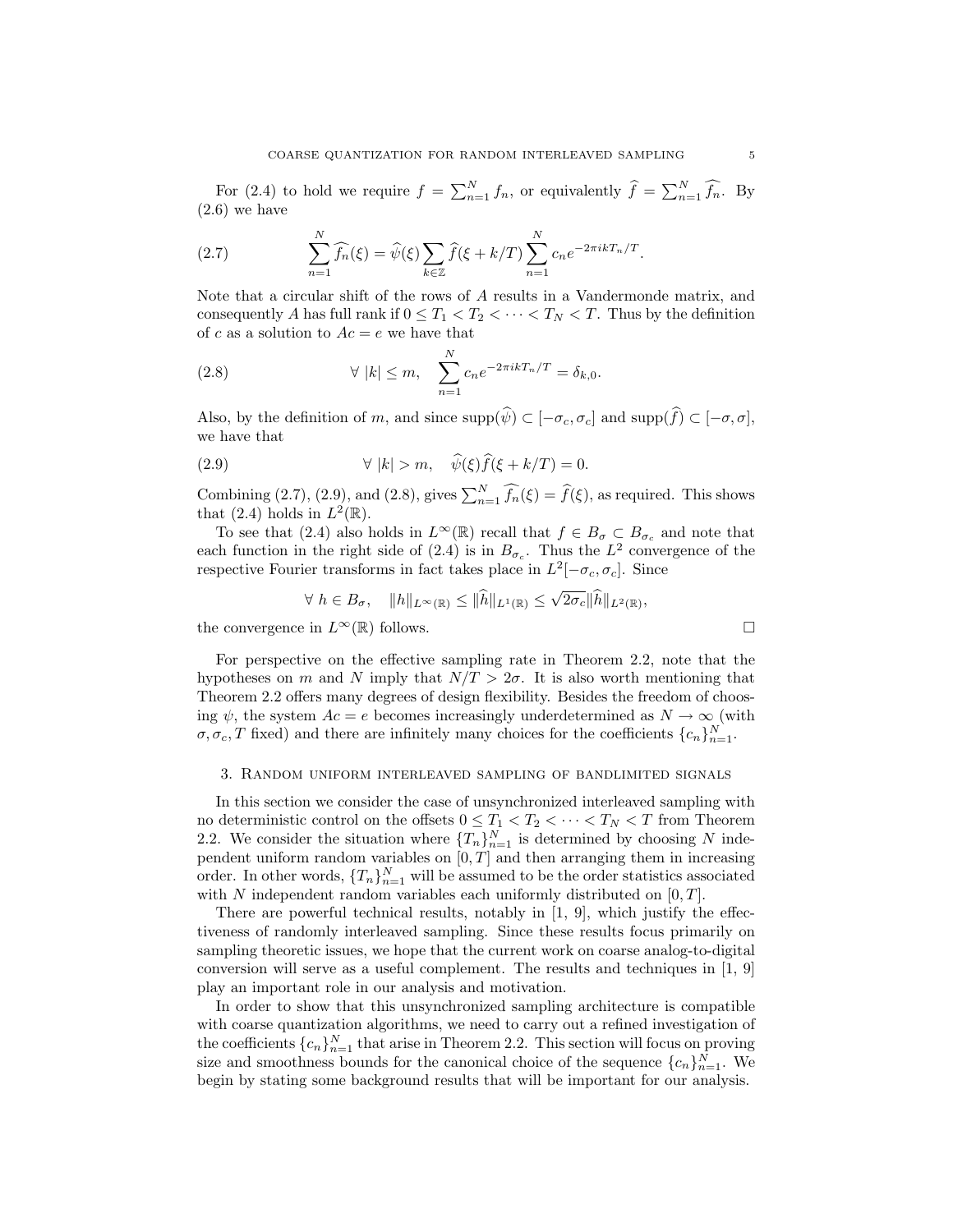Theorem 3.1, which is a streamlined corollary of [9, Theorem 3.3], bounds the smallest singular value of the matrix A when the sampling offsets  $\{T_n\}_{n=1}^N$  are the order statistics associated with  $N$  independent random variables each uniformly distributed on  $[0, T]$ , see also [1]. For further details on the following theorem, see [9].

**Theorem 3.1.** Let  ${T_n}_{n=1}^N$  be defined by drawing N independent uniform random variables on [0, T] and arranging them increasing order. Let A be the  $(2m+1) \times N$ matrix defined by (2.3) with  $N > (2m + 1)$ . Then with probability at least

$$
1 - 4(m+1)e^{-N/(40(m+1))},
$$

the following upper bound on the operator norm of  $(AA^*)^{-1}$  is satisfied

(3.1) 
$$
\|(AA^*)^{-1}\|_2 \le 20N^{-1}.
$$

Note that the original theorem in [9] is stated for  $\{T_n\}_{n=1}^N$  chosen as independent uniform random variables on  $[0, T]$ . Since the singular values of a matrix is not affected by any interchange of its columns, the same result holds when the  $\{T_n\}_{n=1}^N$ are the associated order statistics.

The next theorem bounds the maximal gap in a collection of independent uniform random variables.

**Theorem 3.2.** Let  ${T_n}_{n=1}^N$  be defined by drawing N independent uniform random variables on  $[0, T]$  and arranging them increasing order, and consider the associated maximal gap defined by

$$
M_N = \max\{T_2 - T_1, \cdots, T_n - T_{n-1}, \cdots, T_N - T_{N-1}, T + T_1 - T_N\}.
$$

Fix  $\alpha > 0$ . If  $N \geq 4(1+\alpha)^2$  then with probability at least

$$
1-2/N^{\alpha}
$$

there holds

$$
M_N \le \frac{(1+\alpha)T\log N}{N}
$$

.

*Proof.* Without loss of generality, we consider the case  $T = 1$ , since the case of  $T \neq 1$  then follows by rescaling.

For independent uniform random variables on  $[0, 1]$ , the distribution for the difference  $T_k - T_j$  of a pair of order statistics with  $j < k$  is given by

$$
f_{(T_k-T_j)}(x) = \begin{cases} \frac{N! \, x^{k-j-1} (1-x)^{N-k+j}}{(k-j-1)!(N-k+j)!}, & \text{if } x \in [0,1],\\ 0, & \text{if } x \notin [0,1]. \end{cases}
$$

See equation (2.3.4) on page 14 in [4] for further details. For differences of adjacent order statistics and  $x \in [0, 1]$  this reduces to

$$
\forall 1 \le n \le N - 1, \quad f_{(T_{n+1} - T_n)}(x) = N(1 - x)^{N-1},
$$

and

$$
f_{(T_N - T_1)}(x) = N(N - 1)x^{N-2}(1 - x).
$$

Fix  $0 < \lambda < 1$ . For any fixed *n* we have that

(3.2) 
$$
\text{Prob}[T_{n+1} - T_n > \lambda] = N \int_{\lambda}^{1} (1-x)^{N-1} dx = (1-\lambda)^N.
$$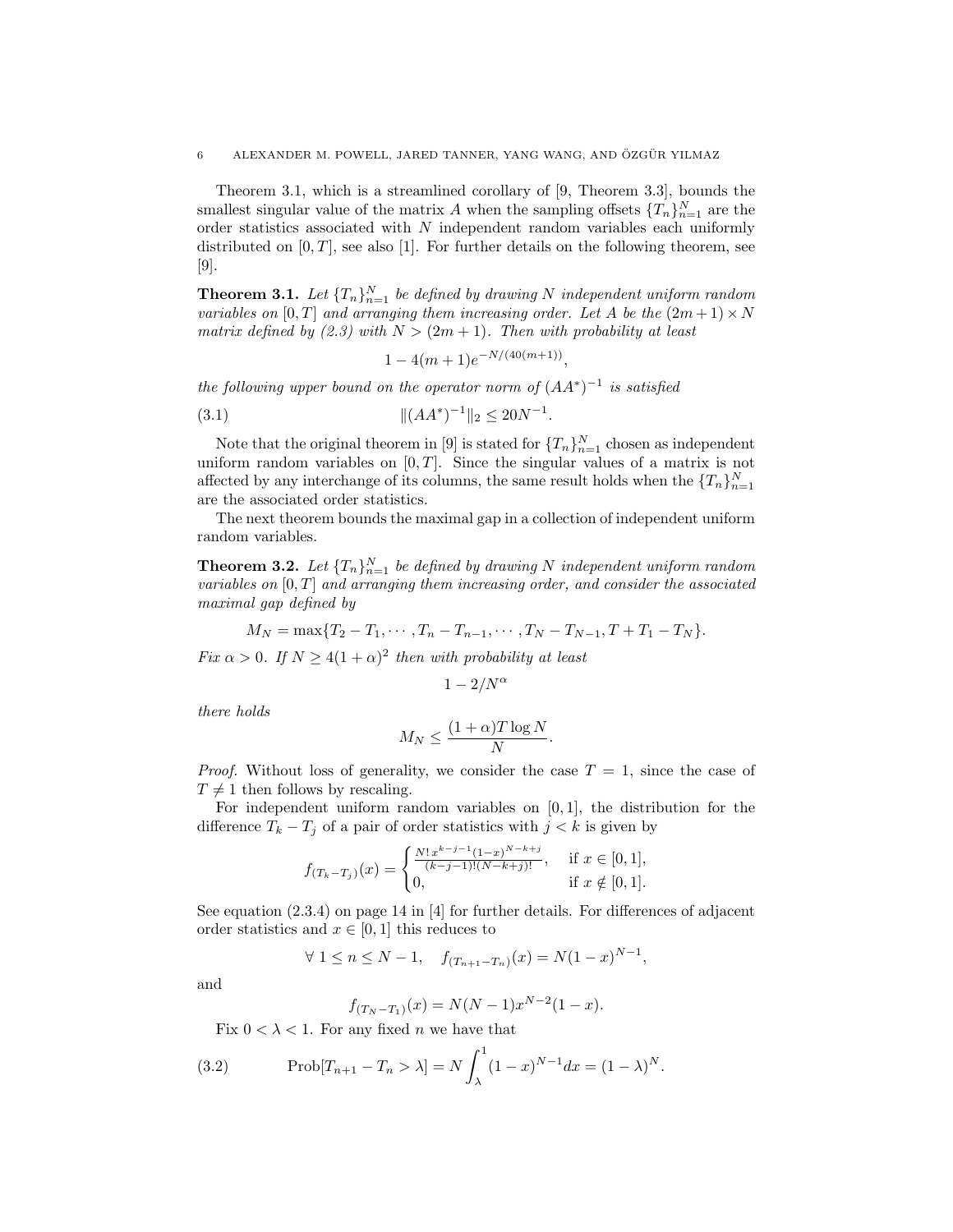Similarly,

(3.3)  
\n
$$
\text{Prob}[1 + T_1 - T_N > \lambda] = \text{Prob}[1 - \lambda > T_N - T_1]
$$
\n
$$
= N(N - 1) \int_0^{1 - \lambda} x^{N - 2} (1 - x) dx
$$
\n
$$
= N\lambda (1 - \lambda)^{N - 1} + (1 - \lambda)^N.
$$

The probability that at least one of the differences  ${T_{n+1} - T_n}_{n=1}^{N-1}$  or  $1 + T_1 - T_N$ exceeds  $\lambda$  can be bounded using a union bound with (3.2) and (3.3) to give

$$
\text{Prob}[M_N > \lambda] \le (N-1)(1-\lambda)^N + N\lambda(1-\lambda)^{N-1} + (1-\lambda)^N
$$
\n
$$
= N(1-\lambda)^N \left(\frac{1}{1-\lambda}\right)
$$
\n
$$
\le N e^{-\lambda N} \left(\frac{1}{1-\lambda}\right).
$$
\n(3.4)

To complete the proof we select  $\lambda = \lambda_N = (1 + \alpha)N^{-1} \log N$  and note that for  $N > 4(1+\alpha)^2$  we have  $0 < \lambda < 1/2$  and  $(1-\lambda)^{-1} < 2$ . Thus, by (3.4),  $N > 4(1+\alpha)^2$  implies Prob $[M_N > \lambda] \leq 2Ne^{-\lambda N}$ , and hence by the definition of  $\lambda$ 

$$
\operatorname{Prob}\left[M_N > \frac{(1+\alpha)\log N}{N}\right] \le \frac{2}{N^{\alpha}}.
$$

Although the bound in Theorem 3.2 suffices for our purposes, there are also more delicate asymptotic bounds in [5], cf. [12], which show that with probability one,

$$
\limsup_{N \to \infty} \frac{NM_N - \log N}{2 \log \log N} = 1.
$$

Also see [1] for a version in higher dimensions.

The following theorem catalogs properties of the vector  $c$  from Theorem 2.2 in the setting of  $\{T_n\}_{n=1}^N$  drawn uniformly at random from  $[0,T]$ . Given  $\{c_n\}_{n=1}^N \subset \mathbb{C}^N$ , we define  $\Delta c_n = c_n - c_{n+1}$  if  $1 \leq n \leq N-1$ , and  $\Delta c_N = c_N - c_1$ . In the interest of concreteness we state the following theorem for specific choices of the bounding constants and associated probabilities. More general versions follow in the same manner using a more general version of Theorem 3.1 as stated in [9, Theorem 3.3].

**Theorem 3.3.** Let  ${T_n}_{n=1}^N$  be defined by drawing N independent uniform random variables on  $[0, T]$  and arranging them increasing order. Let A be the  $(2m + 1) \times N$ matrix defined by (2.3) with  $N > 2m + 1$ , let  $e = [e_1, \dots, e_{2m+1}]^T$  be defined by  $e_n = \delta_{n,(m+1)}$ , and let  $c = [c_1, \cdots, c_N]^T$  denote the canonical solution to  $Ac = e$ that is given by

$$
c = A^*(AA^*)^{-1}e.
$$

Fix  $\alpha > 0$  and additionally assume  $N > 4(1+\alpha)^2$ . Then with probability at least

$$
1 - \frac{2}{N^{\alpha}} - 4(m+1)e^{-N/(40(m+1))}
$$

the following hold:

(3.5) 
$$
\max_{1 \le n \le N} |c_n| \le \frac{20\sqrt{2m+1}}{N},
$$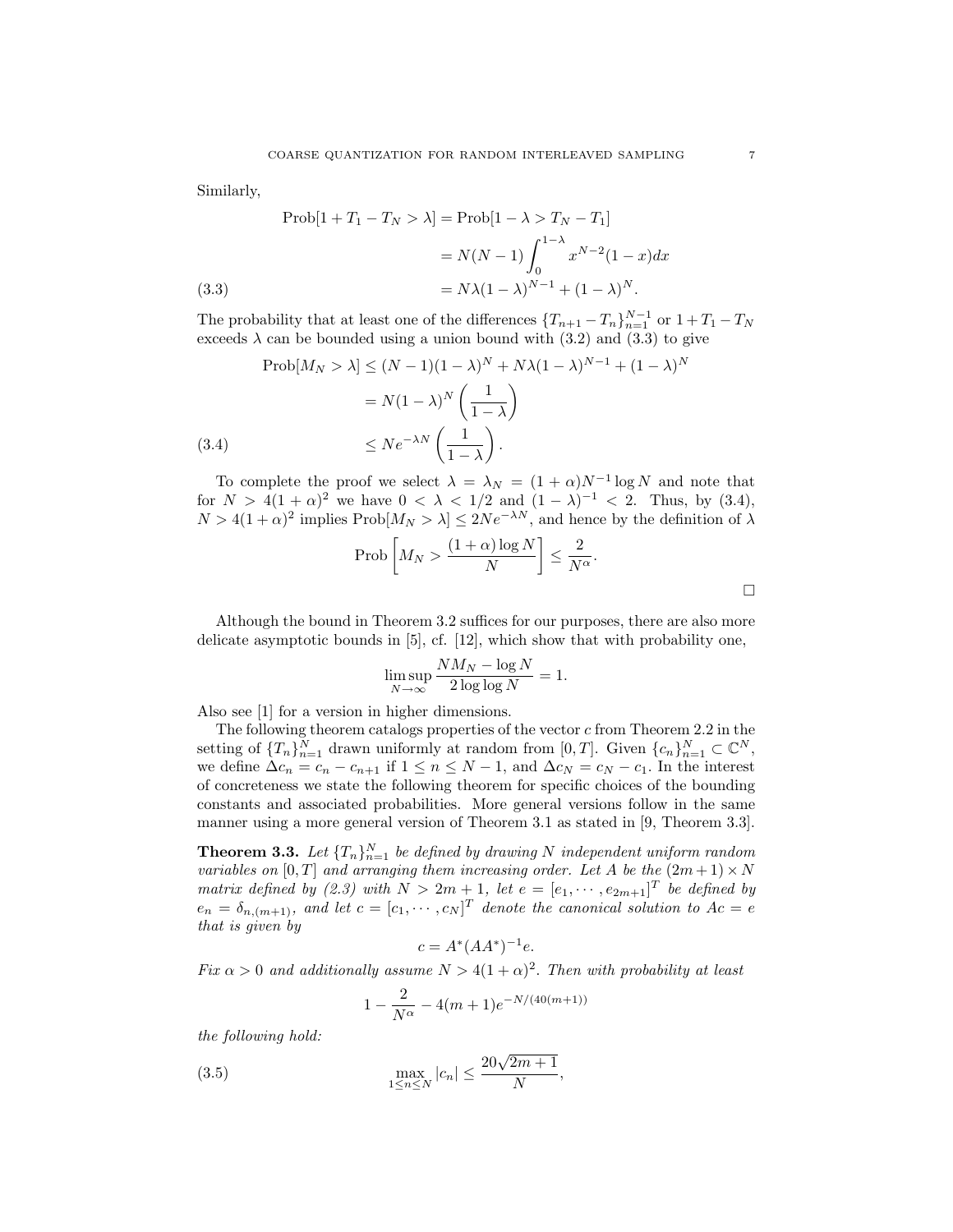and there exists a constant  $0 < C_m \leq 2\pi (2m+1)^{3/2}$  such that

(3.6) 
$$
\max_{n} |\Delta c_n| \leq \frac{20(1+\alpha)C_m \log N}{N^2}
$$

*Proof.* We first establish (3.5). For a row or column vector v, we use  $v(n)$  to denote the *n*<sup>th</sup> entry of  $v$ . Let

.

$$
a_n = [e^{2\pi i m T_n/T}, e^{2\pi i (m-1)T_n/T}, \cdots, e^{-2\pi i m T_n/T}]^T
$$

denote the nth column of the matrix A. Using this notation, and recalling that  $e(n) = \delta_{n,(m+1)}$  we have that  $c = A^*(AA^*)^{-1}e$  is the  $(m+1)$ th column of  $A^*(AA^*)^{-1}$ . So  $c^*$  is the  $(m+1)$ th row of the matrix  $[(AA^*)^{-1}]^*A = (AA^*)^{-1}A$  and hence is given by

$$
c^*(n) = \overline{c(n)} = ((AA^*)^{-1}a_n)(m+1),
$$

where  $\overline{z}$  denotes the complex conjugate of  $z \in \mathbb{C}$ . Note that  $||a_n||_2 = \sqrt{2m+1}$ . Thus, by Theorem 3.1, with probability greater than  $1 - 4(m+1)e^{-N/(40(m+1))}$ 

$$
|c(n)| = |((AA^*)^{-1}a_n)(m+1)|
$$
  
\n
$$
\leq ||(AA^*)^{-1}a_n||_2
$$
  
\n
$$
\leq ||(AA^*)^{-1}|| ||a_n||_2
$$
  
\n
$$
\leq 20N^{-1}\sqrt{2m+1}.
$$

To establish (3.6) we begin with the bound

$$
|c(n) - c(n-1)| = |\overline{c(n)} - \overline{c(n-1)}|
$$
  
\n
$$
= |((AA^*)^{-1}a_n)(m+1) - ((AA^*)^{-1}a_{n-1})(m+1)|
$$
  
\n
$$
= |((AA^*)^{-1}(a_n - a_{n-1}))(m+1)|
$$
  
\n
$$
\leq ||(AA^*)^{-1}(a_n - a_{n-1})||_2
$$
  
\n(3.8) 
$$
\leq ||(AA^*)^{-1}|| ||a_n - a_{n-1}||_2
$$

Again, Theorem 3.1 supplies a bound on  $||(AA^*)^{-1}||$ . We now address how to control  $||a_n - a_{n-1}||_2$ . Note that  $a_n = g(T_n)$  where g is the smooth vector valued function

$$
g(t) = [g_{-m}(t), g_{-m+1}(t), \dots, g_m(t)]^T,
$$

with

$$
g_j(t) = \exp(2\pi i j t/T).
$$

Observe that  $|g_j'(t)| \leq 2\pi j/T$ . Then, using the mean-value theorem on  $g_j$ , we get

$$
|g_j(T_n) - g_j(T_{n-1})| \le \frac{2\pi j}{T} |T_n - T_{n-1}|,
$$

and consequently

(3.9) 
$$
||a_n - a_{n-1}||_2 = ||g(T_n) - g(T_{n-1})||_2 \le \frac{C_m}{T} |T_n - T_{n-1}|,
$$

where

$$
C_m = 2\pi \left(\sum_{j=-m}^{m} j^2\right)^{1/2} = 2\pi \sqrt{\frac{m(m+1)(2m+1)}{3}} \le 2\pi (2m+1)^{3/2}.
$$

Next, by Theorem 3.2, with probability greater than  $1 - 2/N^{\alpha}$ 

(3.10) 
$$
|T_n - T_{n-1}| \le \frac{(1+\alpha)T \log N}{N}.
$$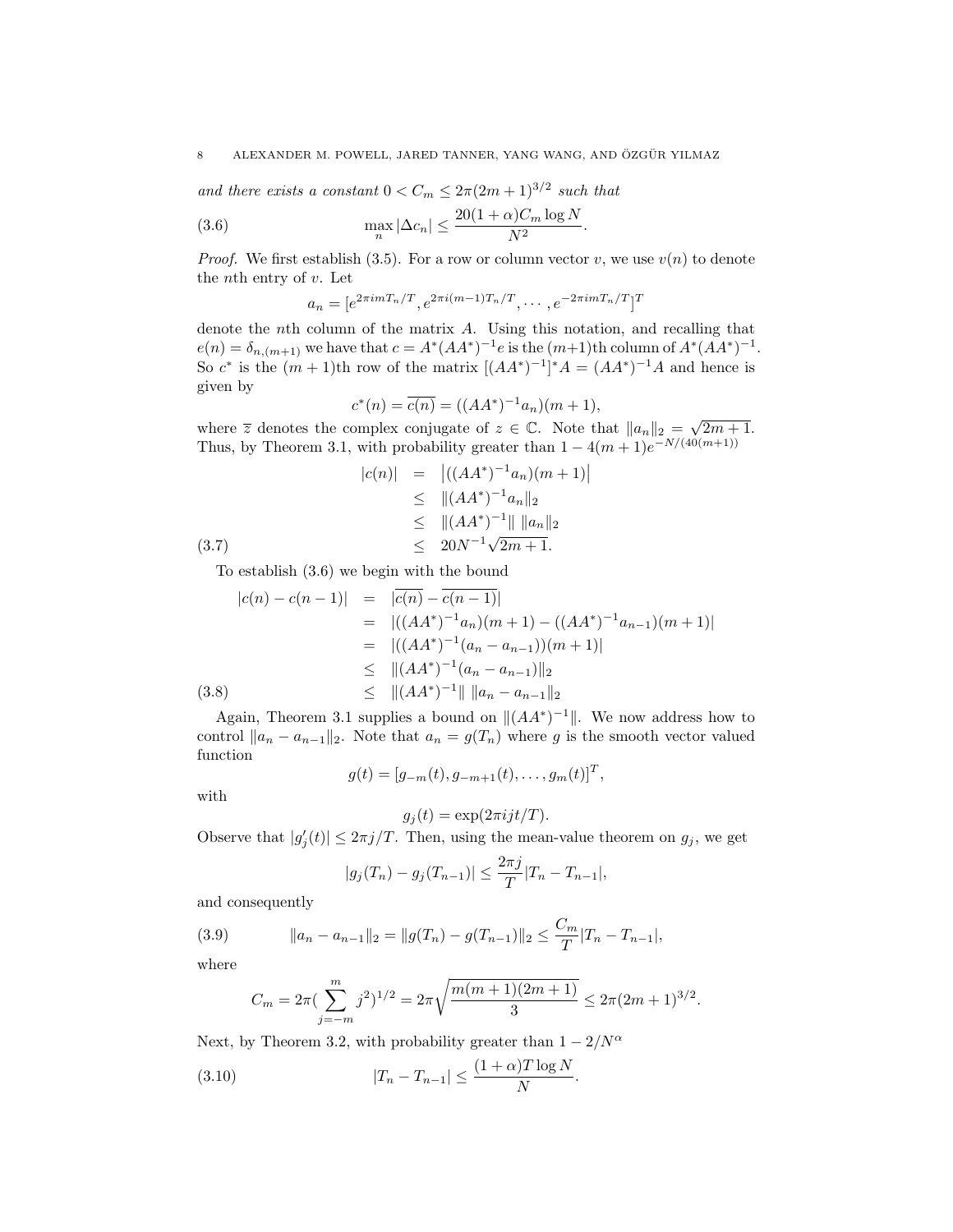Combining (3.10) with (3.9) gives

(3.11) 
$$
||a_n - a_{n-1}|| \leq \frac{(1+\alpha)C_m \log N}{N}.
$$

The bounds in (3.8) and (3.11) and Theorem 3.1 combine to give the desired result (3.6)

$$
|c(n) - c(n-1)| \le \frac{20(1+\alpha)C_m \log N}{N^2},
$$

with the same bound holding analogously for  $|c(N) - c(1)|$ .

### 4. Sigma-Delta quantization

4.1. Sigma-Delta for general uniform interleaved sampling. This section briefly introduces Sigma-Delta  $(\Sigma \Delta)$  quantization and states a general error bound that relates quantization error and variation of the sampling kernel.

Signal expansions such as  $(1.1)$  and  $(2.4)$ , via appropriate sampling theorems, give discrete-time representations of bandlimited functions. But the sample values in such decompositions still take on a continuous range of real values. Quantization is the lossy process of discretizing sample amplitudes to lie in a finite set such as  $\{-1, 1\}$ . This makes it possible to provide representations that are discrete in both time and amplitude.

Suppose that  $f \in B_{\sigma}$  is real valued, that  $\{T_n\}_{n=1}^N \subset [0,T]$  is strictly increasing, and that the interleaved sampling formula (2.4) holds. We focus on the case where the samples are quantized in the time order in which they are obtained, so we order the sequence  $\{f(kT + T_n) : k \in \mathbb{Z}, 1 \leq n \leq N\}$  according to the order imposed by sampling and quantize this sequence using a stable first order  $\Sigma\Delta$  quantization scheme. Noting that

$$
(4.1) \qquad \cdots < T_N - T < T_1 < T_2 < \cdots < T_N < T_1 + T < \dots
$$

we denote this time ordered sequence of sample instances by  $\{t_m\}_{m\in\mathbb{Z}}$  with  $t_1 = T_1$ . In other words,  $\{t_m\}_{m\in\mathbb{Z}}$  is defined by arranging  $\{kT + T_n : k \in \mathbb{Z}, 1 \le n \le N\}$  in increasing order.

The next definition uses the 1-bit scalar quantizer  $Q : \mathbb{R} \to \{-1, 1\}$  given by

(4.2) 
$$
Q(u) = \begin{cases} 1, & \text{if } u \ge 0, \\ -1, & \text{if } u < 0. \end{cases}
$$

There is no difficulty in extending our analysis to multibit quantizers, e.g., see [2], but we restrict our attention to the 1-bit case for the sake of simplicity.

**Definition 4.1.** The *first order*  $\Sigma\Delta$  *scheme* is given by the following recursion. Let  $u_0 = 0$ .

For 
$$
m \ge 1
$$
:  
\n $q_m = Q(u_{m-1} + f(t_m)),$   
\n $u_m = u_{m-1} + f(t_m) - q_m,$   
\nfor  $m < 1$ :  
\n $q_m = -Q(u_m - f(t_m)),$   
\n $u_{m-1} = u_m - f(t_m) + q_m.$ 

The  $\Sigma\Delta$  algorithm takes the sequence of sample values  $\{f(t_m)\}_{m\in\mathbb{Z}}$  as its input and returns the quantized sequence  $\{q_m\}_{m\in\mathbb{Z}} \subset \{-1,1\}$  as it output. The auxiliary sequence  $\{u_m\}_{m\in\mathbb{Z}}$  is referred to as the *state variable* sequence. The  $\Sigma\Delta$  algorithm is *stable* in the following sense. If the input sample sequence satisfies  $|f(t_m)| < 1$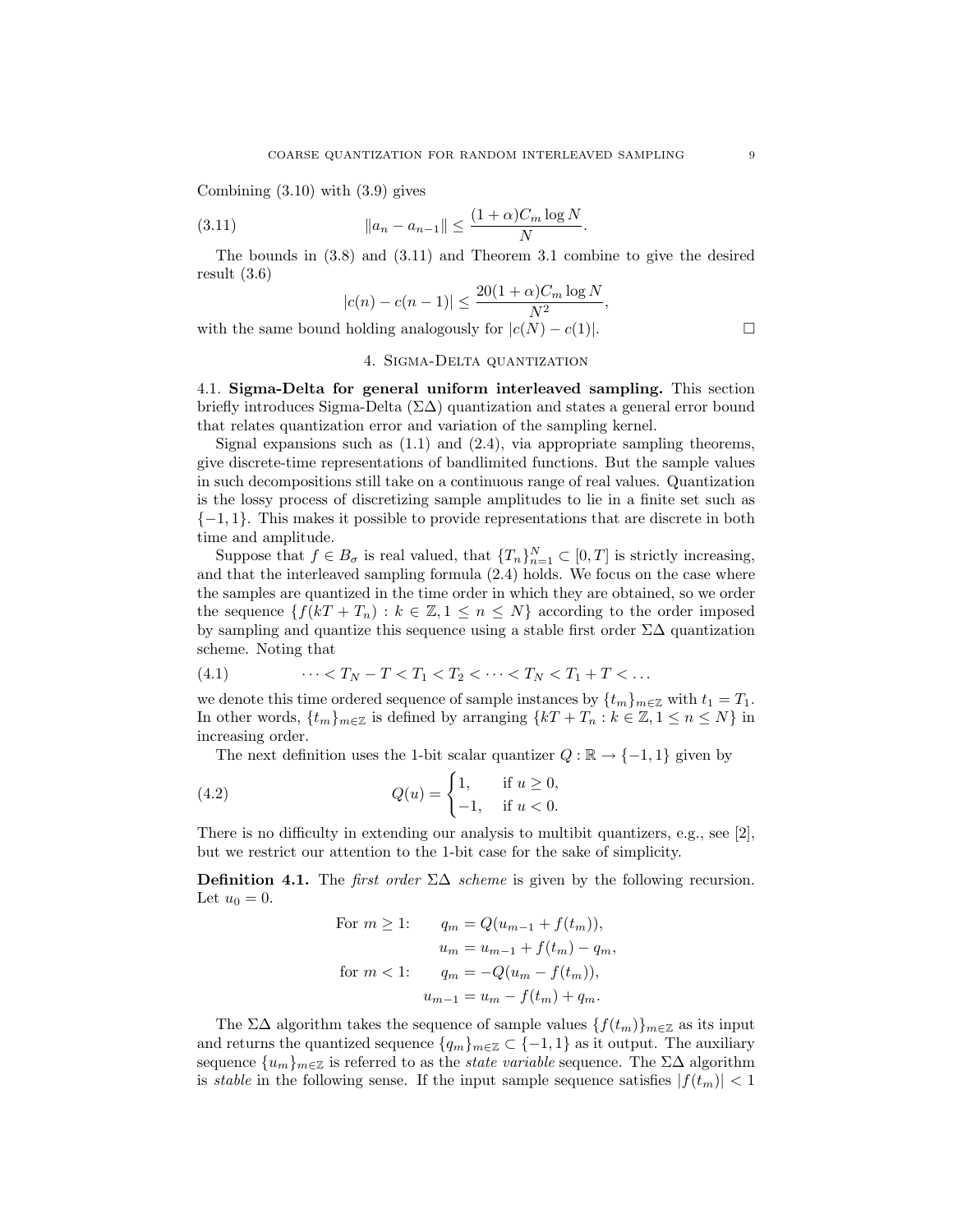for all  $m \in \mathbb{Z}$ , then it is well known that the state variables satisfy  $|u_m| \leq 1$ , see [3]. In practice one runs the  $\Sigma\Delta$  recursion only for finitely many positive indices  $m$ since  $m = 0$  corresponds to the time index when the sampling operation begins.

Below, we give a generic upper bound on the  $\Sigma\Delta$  quantization error.

**Proposition 4.1.** Let  $\{t_m\}_{m\in\mathbb{Z}}\subset\mathbb{R}$  be any increasing sequence. Suppose that f admits a decomposition

$$
f(t) = \sum_{m \in \mathbb{Z}} f(t_m) \psi_m(t - t_m)
$$

where each  $\psi_m$  vanishes at infinity, i.e.,  $\lim_{|t|\to\infty} \psi_m(t) = 0$ . Let  $\{q_m\}_{m\in\mathbb{Z}}$  be the sequence obtained by quantizing the sample sequence  $\{f(t_m)\}_{m\in\mathbb{Z}}$  using the (twosided) stable first order  $\Sigma\Delta$  scheme. Then

(4.3) 
$$
|f(t) - \sum_{m \in \mathbb{Z}} q_m \psi_m(t - t_m)| \leq \sum_{m \in \mathbb{Z}} |\psi_m(t - t_m) - \psi_{m+1}(t - t_{m+1})|.
$$

Proof. Note that

$$
f(t) - \sum_{m \in \mathbb{Z}} q_m \psi_m(t - t_m) = \sum_{m \in \mathbb{Z}} (f(t_m) - q_m) \psi_m(t - t_m)
$$
  
= 
$$
\sum_{m \in \mathbb{Z}} (u_m - u_{m-1}) \psi_m(t - t_m)
$$
  
= 
$$
\sum_{m \in \mathbb{Z}} u_m [\psi_m(t - t_m) - \psi_{m+1}(t - t_{m+1})],
$$

where the last equality is obtained using summation by parts and noticing that the boundary terms disappear for all t since  $\psi_m$  vanishes at infinity. Finally, using the fact that  $|u_m| < 1$ , we obtain (4.3).

Next, we focus on the sampling sequences and reconstruction kernels that are relevant in the setting of interleaved sampling. In the following theorem  $\{t_m\}_{m\in\mathbb{Z}}$ denotes the ordered sampling instances  $\{Tk + T_n : k \in \mathbb{Z}, 1 \le n \le N\}$  as in (4.1).

**Proposition 4.2.** Let  $f \in B_{\sigma}$  be real valued and satisfy  $||f||_{L^{\infty}(\mathbb{R})} < 1$ . Suppose that f is sampled on the interleaved grids  $\{Tk + T_n : k \in \mathbb{Z}, 1 \leq n \leq N\}$  as in Theorem 2.2, so that the sampling expansion  $(2.4)$  holds.

Quantize the time ordered samples  $\{f(t_m)\}_{m\in\mathbb{Z}}$  with the first order  $\Sigma\Delta$  scheme to give the quantized samples  ${q_m}_{m\in\mathbb{Z}}$  and denote the approximation  $\tilde{f}$  obtained using the quantized samples by

(4.4) 
$$
\widetilde{f}(t) = \sum_{m \in \mathbb{Z}} q_m c_m \psi(t - t_m),
$$

where the constants  $c_m$  are as in Theorem 2.2. Then the following quantization error bound holds

$$
(4.5) \t |f(t) - \tilde{f}(t)| \le 2K_1(N) \|\psi\|_{L^1(\mathbb{R})} + K_2(N)N(T^{-1} \|\psi\|_{L^1(\mathbb{R})} + \|\psi'\|_{L^1(\mathbb{R})}),
$$

where

$$
K_1(N) = \max_{1 \le n \le N} |c_n|
$$
 and  $K_2(N) = \max_{1 \le n \le N} |\Delta c_n|$ .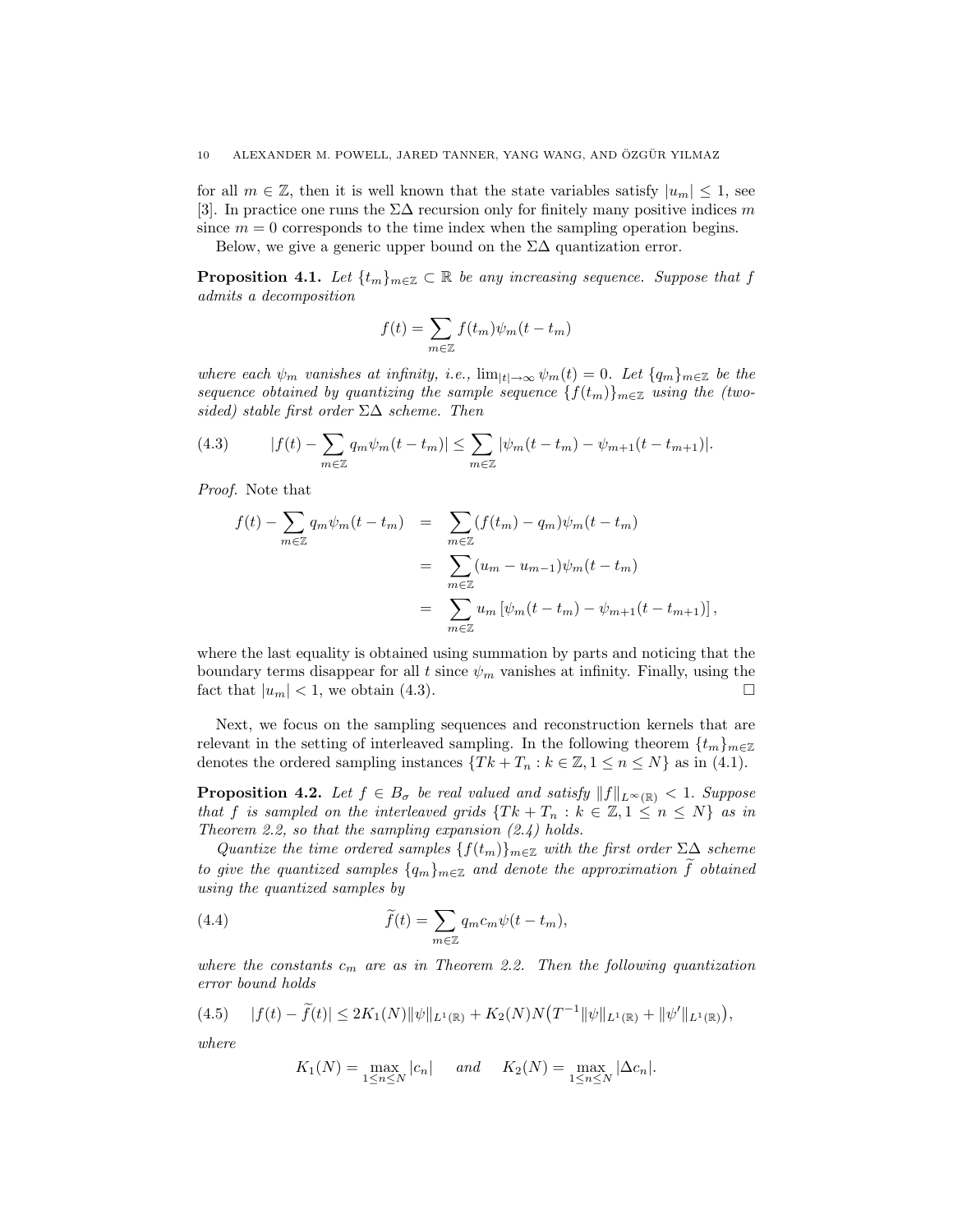*Proof.* Recalling that  $\{t_m\}_{m\in\mathbb{Z}}$  is the time ordered version of  $\{Tk+T_n : k \in \mathbb{Z}, 1 \leq k \leq N\}$  $n \leq N$ , it will be convenient to introduce the notation  $T_{n,k} = Tk + T_n$ . Using Proposition 4.1 one can verify that

$$
|f(t) - \tilde{f}(t)| \leq \sum_{k \in \mathbb{Z}} \sum_{n=1}^{N-1} |c_{n+1}| |\psi(t - T_{n+1,k}) - \psi(t - T_{n,k})|
$$
  
+ 
$$
\sum_{k \in \mathbb{Z}} \sum_{n=1}^{N-1} |c_{n+1} - c_n| |\psi(t - T_{n,k})|
$$
  
+ 
$$
\sum_{k \in \mathbb{Z}} |c_N| |\psi(t - T_{N,k}) - \psi(t - T_{1,k+1})|
$$
  
+ 
$$
\sum_{k \in \mathbb{Z}} |c_1 - c_N| |\psi(t - T_{1,k+1})|.
$$

Denote the four sums above by  $I_{1,1}$ ,  $I_{1,2}$ ,  $I_{2,1}$ , and  $I_{2,2}$  respectively. Next, we find upper bounds for each sum.

(i) First, we bound  $I_{1,1}$ . For the sufficiently smooth sampling kernels considered in this article we have  $\psi' \in L^1(\mathbb{R})$ , and hence

$$
|I_{1,1}(t)| \leq K_1(N) \sum_{k \in \mathbb{Z}} \sum_{n=1}^{N-1} \left| \int_{t-T_{n+1}-kT}^{t-T_{n}-kT} \psi'(\tau) d\tau \right|
$$
  

$$
\leq K_1(N) \sum_{k \in \mathbb{Z}} \int_{t-(k+1)T}^{t-kT} |\psi'(\tau)| d\tau
$$
  
(4.6) 
$$
\leq K_1(N) \|\psi'\|_{L^1(\mathbb{R})}
$$

where  $K_1(N) = \max_{1 \leq n \leq N} |c_n|$ . In the second inequality, we used the fact that  ${T_n}_{n=1}^N$  is strictly increasing in  $[0, T)$ .

(ii) Next, we bound  $I_{1,2}$ . Setting  $K_2(N) = \max_{1 \leq n \leq N} |\Delta c_n|$ ,

(4.7) 
$$
|I_{1,2}(t)| \le K_2(N) \sum_{n=1}^{N-1} \sum_{k \in \mathbb{Z}} |\psi(t - T_n - kT)|.
$$

It may be verified that for any function  $\psi \in L^1(\mathbb{R}) \cap C^1(\mathbb{R})$  with  $\psi' \in L^1(\mathbb{R})$ , we have

(4.8) 
$$
\forall t, \sum_{k \in \mathbb{Z}} |\psi(t - kT)| \leq T^{-1} ||\psi||_{L^{1}(\mathbb{R})} + ||\psi'||_{L^{1}(\mathbb{R})}.
$$

Consequently, (4.7) implies

$$
|I_{1,2}(t)| \leq K_2(N)(N-1)(T^{-1}||\psi||_{L^1(\mathbb{R})} + ||\psi'||_{L^1(\mathbb{R})}).
$$

(iii) We have

$$
|I_{2,1}(t)| \leq K_1(N) \sum_{k \in \mathbb{Z}} |\psi(t - T_N - kT) - \psi(t - T_1 - (k+1)T)|
$$
  
\n
$$
\leq K_1(N) \sum_{k \in \mathbb{Z}} \int_{t - T_1 - (k+1)T}^{t - T_N - kT} |\psi'(\tau)| d\tau
$$
  
\n(4.9) 
$$
\leq K_1(N) ||\psi'||_{L^1(\mathbb{R})}.
$$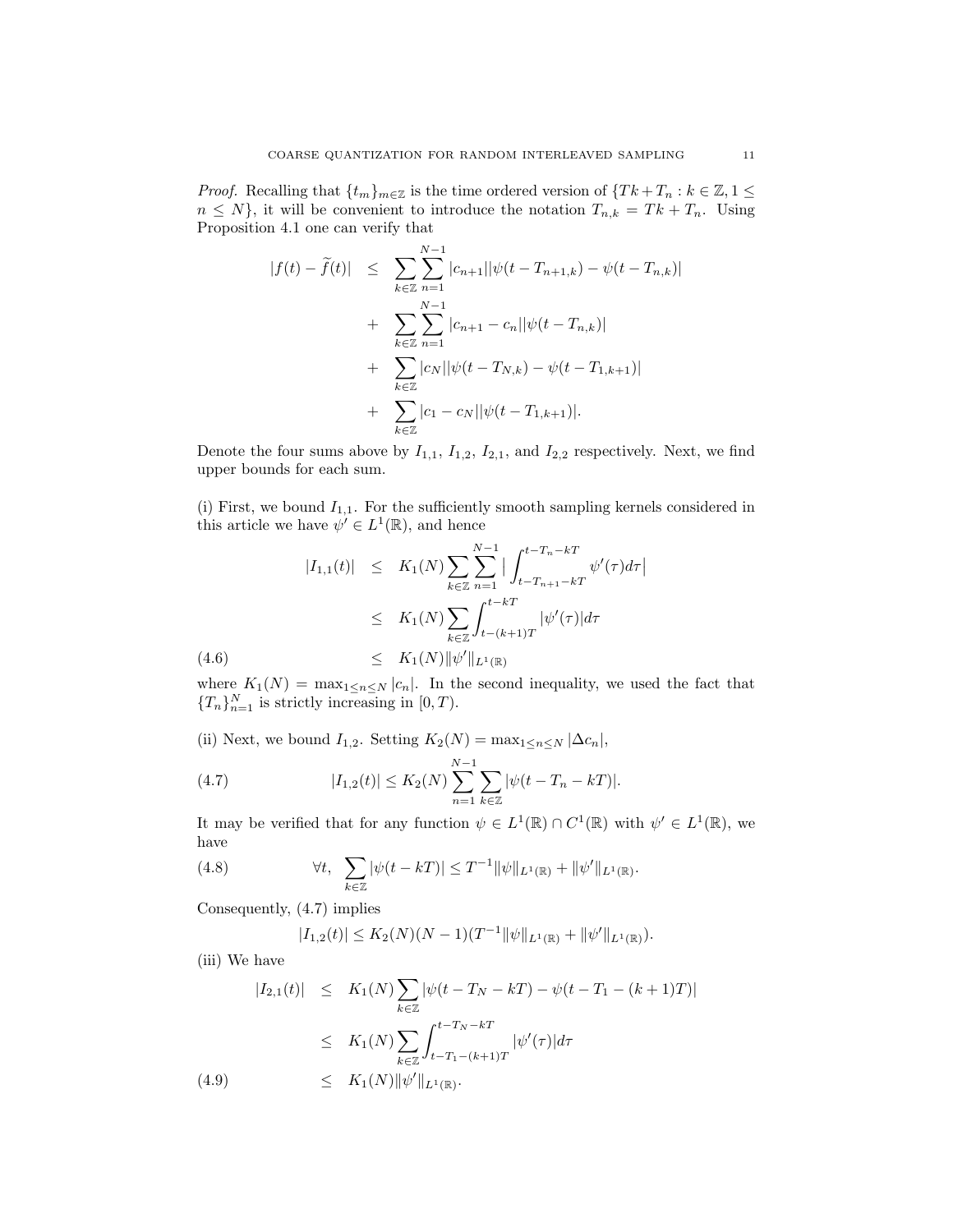In the last inequality, we used the fact that  $0 \leq T_1 < T_N < T$ , and consequently, the sets  $U_k(t) = [t - T_1 - (k+1)T, t - T_N - kT]$  satisfy  $U_k(t) \cap U_\ell(t) = \emptyset$  for all t whenever  $k \neq \ell$ .

(iv) Finally,

$$
|I_{2,2}(t)| \leq |c_1 - c_N| \sum_{k \in \mathbb{Z}} |\psi(t - T_1 - (k+1)T)|
$$
  
 
$$
\leq K_2(N)(T^{-1} ||\psi||_{L^1(\mathbb{R})} + ||\psi'||_{L^1(\mathbb{R})}).
$$

Above we use  $(4.8)$  to obtain the second inequality.  $\Box$ 

4.2. Sigma-Delta for random uniform interleaved sampling. We are now ready to state our main result. Theorem 4.2 addresses the behavior of first order Sigma-Delta quantization for unsynchronized interleaved sampling when the sampling offsets  $\{T_n\}_{n=1}^N$  are chosen randomly on  $[0, T]$ .

**Theorem 4.2.** Let  ${T_n}_{n=1}^N$  be defined by drawing  $N > 2m+1$  independent uniform random variables on  $[0, T]$  and arranging them in increasing order. Suppose that a real valued signal  $f \in B_{\sigma}$  satisfying  $||f||_{L^{\infty}(\mathbb{R})} < 1$  is sampled on the interleaved collection of grids

$$
\{kT + T_n : k \in \mathbb{Z}, 1 \le n \le N\},\
$$

and that the corresponding time ordered samples  ${f(t_k)}_{k \in \mathbb{Z}}$  are quantized with the first order  $\Sigma\Delta$  scheme as in (4.1) and Definition 4.1 to give the quantized signal f in  $(4.4)$ . Then, with probability greater than

$$
1 - 2N^{-1} - 4(m+1)e^{-N/(40(m+1))},
$$

there holds

$$
|f(t) - \tilde{f}(t)| \le \frac{C_1 + C_2 \log N}{N},
$$
  
with  $C_1 = 40\sqrt{2m+1} ||\psi||_{L^1(\mathbb{R})}$  and  $C_2 = 80\pi (2m+1)^{3/2} (T^{-1} ||\psi||_{L^1(\mathbb{R})} + ||\psi'||_{L^1(\mathbb{R})}).$ 

Proof. First note that with probability one there holds

$$
0 < T_1 < T_2 < \cdots < T_N < 1,
$$

so that Theorem 2.2 applies and the sampling expansion (2.4) holds. Taking  $\alpha = 1$ in Theorem 3.3 shows that with probability at least  $1-2N^{-1}-4(m+1)e^{-N/(40(m+1))}$ both (3.5) and (3.6) hold. Thus for  $K_1(N)$  and  $K_2(N)$  as in Proposition 4.2, we have

$$
K_1(N) \le \frac{20\sqrt{2m+1}}{N}
$$
 and  $K_2(N) \le \frac{80\pi(2m+1)^{3/2}\log N}{N^2}$ .

Substituting this into  $(4.5)$  yields the desired result.

It is well known that  $\Sigma\Delta$  schemes have superior robustness properties with respect to quantizer imperfections. Theorem 4.2 uses the first order  $\Sigma\Delta$  scheme given in Definition 4.1. The 1-bit quantizer  $Q$  of this scheme is an ideal comparator which is difficult to implement in practice. A more realistic model for the quantizer can be obtained by replacing  $Q(\cdot)$  in Definition 4.1 with  $Q(\cdot + \epsilon_n)$  where  $\epsilon_n$  is unknown and may change at every step of the iteration, but can be kept within some known margin, i.e.,  $|\epsilon_n| < \epsilon$ . In this case, the results shown in Theorem 4.2 remain valid after introducing the extra multiplicative constant  $(1 + \epsilon)$ , e.g., [3].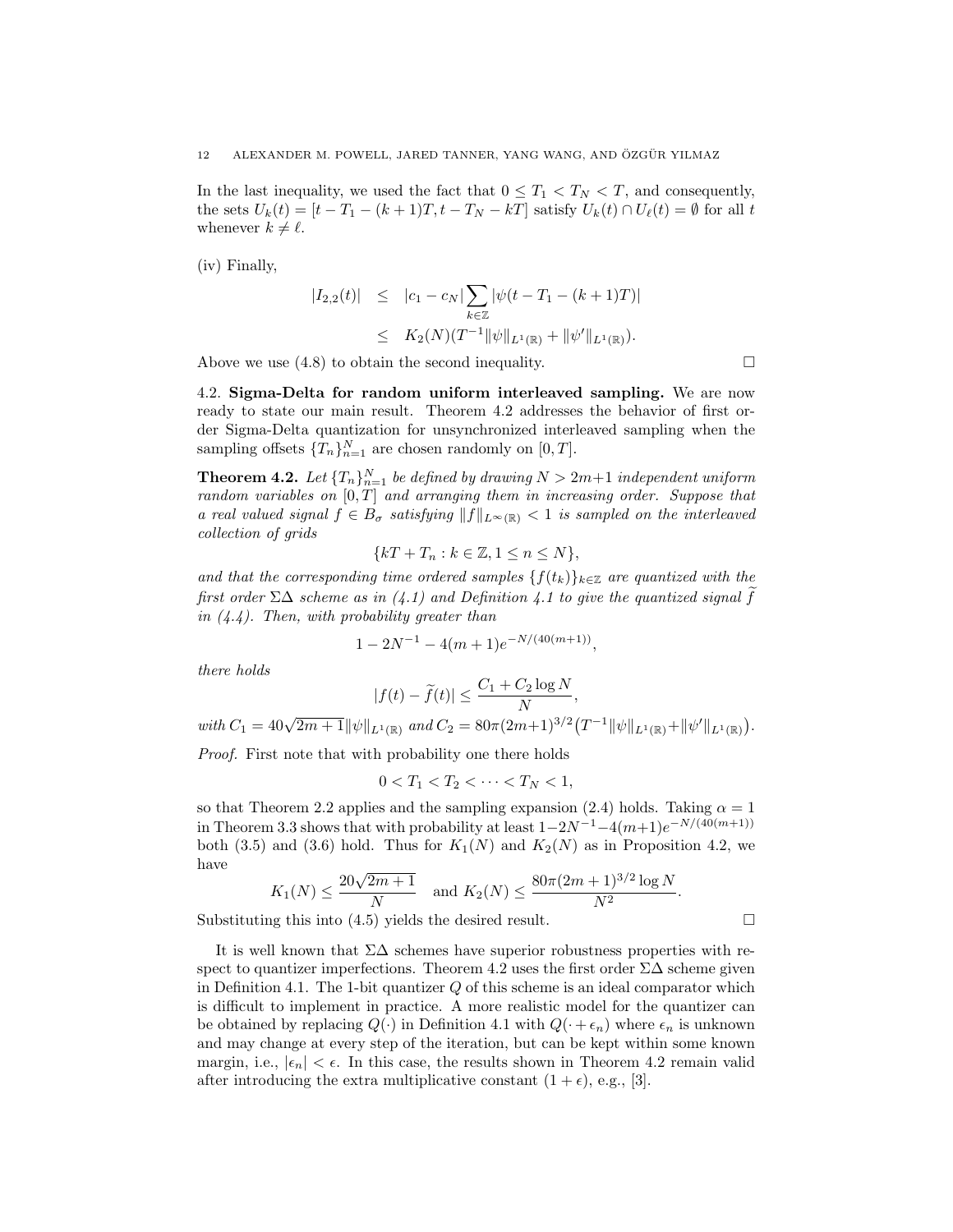The  $N^{-1}$  log N error bound of Theorem 4.2 is consistent with similar error bounds for  $\Sigma\Delta$  quantization in other settings. For example, a first order  $\Sigma\Delta$ scheme produces an approximation with the error behaving like  $1/\lambda$  where  $\lambda$  is the sampling rate in the settings of:

- regularly oversampled bandlimited signals in  $B_{\sigma}$ , [3],
- redundant finite frame expansions in  $\mathbb{R}^d$ , [2],
- overcomplete Gabor frames in  $L^2(\mathbb{R})$ , [16].

In this paper, our sampling rate is proportional to  $N$ , but the upper bounds given in Theorem 4.2 have an extra logarithmic factor  $\log N$ . The  $\log N$  term is a consequence of the random (non)synchronization imposed by our sampling geometry.

It may be possible to improve the  $N^{-1}$  log N bound in Theorem 4.2 using more refined analysis. For example, if one takes subtle distribution properties of the state variables  $u_n$  into account, then it is possible to improve error bounds below the basic  $1/\lambda$  bound in the settings of: regularly sampled bandlimited signals [7], and finite frames [2]. Indeed, in our setting of randomly interleaved sampling, numerical experiments indicate better performance than the  $N^{-1} \log N$  bound, which leads us to believe that Theorem 4.2 can be improved.

#### 5. Numerical examples

In this section we numerically illustrate the convergence rate of first order Sigma-Delta quantization applied to random uniform interleaved sampling of bandlimited signals, see Theorem 4.2. The following example uses specific choices of parameters for the sampling geometry and associated kernels:  $\sigma = 1$ ,  $\sigma_c = 1.2$ ,  $T = 5$ ,  $m = 11$ .

**Example 5.1.** A real valued test signal  $f \in B_{\sigma}$  satisfying  $\sigma = 1$  and  $||f||_{L^{\infty}(\mathbb{R})} < 1$ is selected. The test signal  $f$  used throughout this example is shown in Panel (a) of Figure 5.1. For different values of  $N$ , the signal  $f$  is sampled on a truncated portion of N interleaved sub-Nyquist grids

$$
\{kT + T_n : k \in \mathbb{Z}, 1 \le n \le N\}.
$$

In this example, we take  $T = 5$  and the offsets  $\{T_n\}_{n=1}^N$  are chosen by drawing N independent uniform random variables from  $[0, T]$  and arranging them in increasing order. Truncation in the experiment only keeps 11 samples from each grid as follows

(5.1) 
$$
\{kT + T_n : -5 \le k \le 5, 1 \le n \le N\}.
$$

As described in Section 4, the time ordered samples of  $f$  on the truncated grids (5.1) are quantized with the first order  $\Sigma\Delta$  scheme. The signal  $\tilde{f}$  is reconstructed from the quantized samples as in (4.4), where  $\psi$  is the raised cosine filter (1.4) with  $\sigma_c = 1.2$ , and  $\{c_n\}_{n=1}^N$  is taken as in Theorem 2.2 with  $m = 11$ . A zoomed-in comparison of  $f(t)$  and  $\tilde{f}(t)$  is shown in Panel (b) of Figure 5.1 for  $N = 6400$ .

Table 1 considers  $\max_{|t| \leq 10} |f(t) - \tilde{f}(t)|$  for various choices of N, and also shows that the bounds of  $\|(AA^*)^{-1}\|_2$  and  $M_N$  in Theorems 3.1 and 3.2 respectively are satisfied. Figure 5.2 shows a log-log plot of the approximation error from Table 1 against N. The maximum error is considered for the subinterval  $|t| \leq 18$  to avoid the effect of truncation error; for further discussion on the role of truncation effects in sampling see [13].

Acknowledgments. The authors thank Holger Rauhut for useful discussions.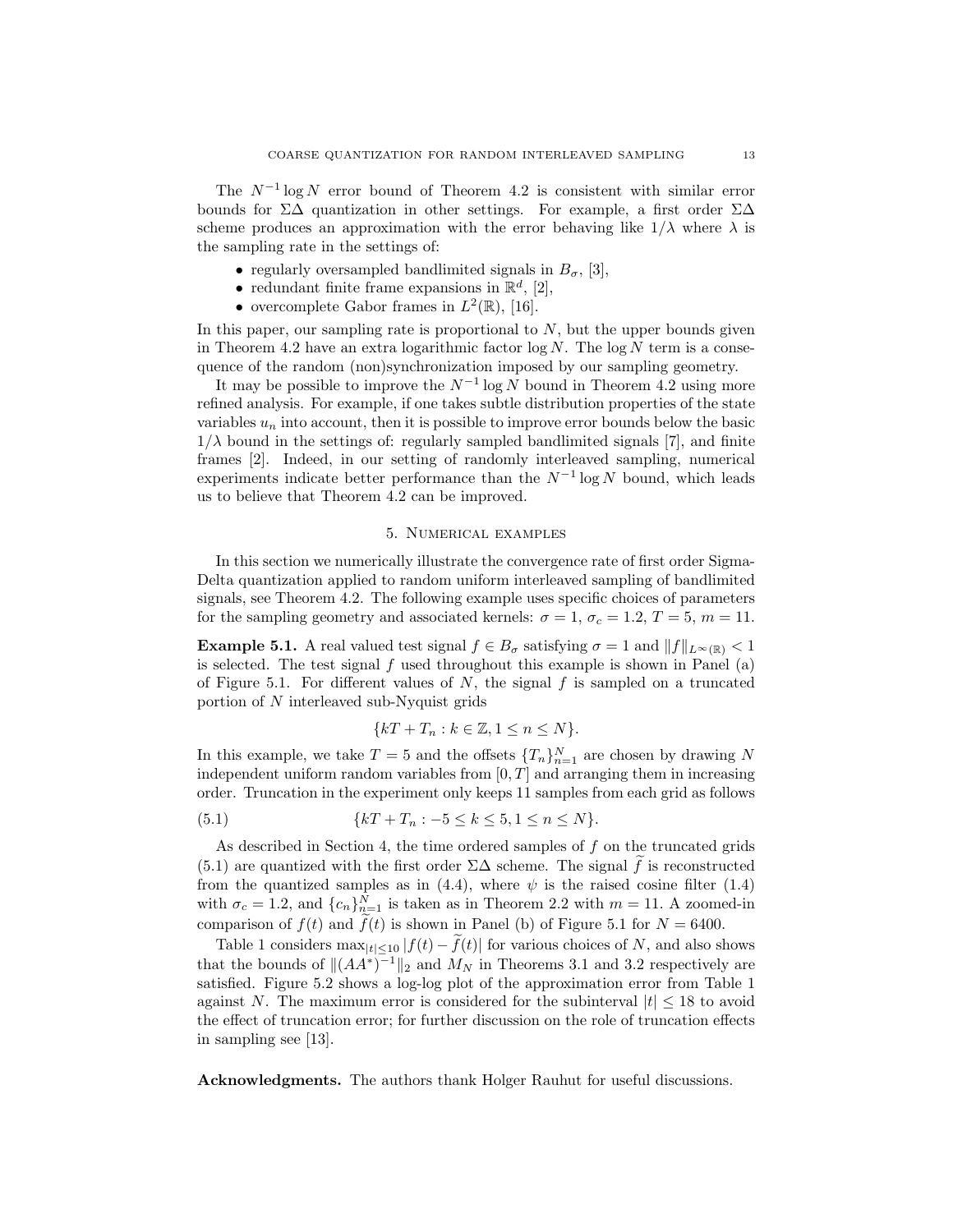

FIGURE 5.1. Panel (a): Test signal  $f \in B_1$  used in the numerical experiment. Panel (b): Zoomed-in view of the signal  $f$  (solid), and the reconstruction f (dashed) from first order  $\Sigma\Delta$  quantization.

| $\boldsymbol{N}$ | $\max_{ t  \leq 18}  f(t) - f(t) $ | $N  (AA^*)^{-1}  _2$ | $M_N$ |
|------------------|------------------------------------|----------------------|-------|
| 50               | $4.1(-2)$                          | 48.0                 | 5.65  |
| 100              | $7.0(-3)$                          | 4.68                 | 5.43  |
| 200              | $3.4(-3)$                          | 3.03                 | 5.74  |
| 400              | $6.7(-4)$                          | 1.84                 | 6.17  |
| 800              | $2.4(-4)$                          | 1.40                 | 4.51  |
| 1600             | $1.2(-4)$                          | 1.26                 | 4.78  |
| 3200             | $4.6(-5)$                          | 1.20                 | 4.70  |
| 6400             | $2.0(-5)$                          | 1.11                 | 5.23  |

Table 1. For the signal displayed in Figure 5.1 we tabulate the: Maximal error,  $\max_{|t| \leq 18} |f(t) - f(t)|$  as well as observed values for  $N||(AA^*)^{-1}||_2$  and  $M_N$  which are consistent with Theorems 3.1 and 3.2. The maximum error vs. N is shown in Figure 5.2.

## **REFERENCES**

- [1] R.F. Bass and K. Gröchenig, Random sampling of multivariate trigonometric polynomials, SIAM Journal on Mathematical Analysis 36 (2005), no. 3, 773–795.
- [2] J.J. Benedetto, A.M. Powell, and Ö. Yılmaz, Sigma-delta ( $\Sigma\Delta$ ) quantization and finite  $frames$ , IEEE Transactions on Information Theory  $52$  (2006), no. 5, 1990–2005.
- [3] I. Daubechies and R. DeVore, Reconstructing a bandlimited function from very coarsely quantized data: A family of stable sigma-delta modulators of arbitrary order, Annals of Mathematics 158 (2003), no. 2, 679–710.
- [4] H.A. David and H.N. Nagarja, Order statistics (third edition), John Wiley & Sons, Hoboken, NJ, 2003.
- [5] L. Devroye, Laws of the iterated logarithm for order statistics of uniform spacings, Annals of Probability 9 (1981), no. 5, 860–867.
- [6] R. Gervais, Q.I. Rahman, and G. Schmeisser, A bandlimited function simulating a durationlimited one, Anniversary volume on approximation theory and functional analysis (Oberwolfach, 1983), Internationale Schriftenreihe zur Numerischen Mathematik, vol. 65, Birkhäuser, Basel, 1984, pp. 355–362.